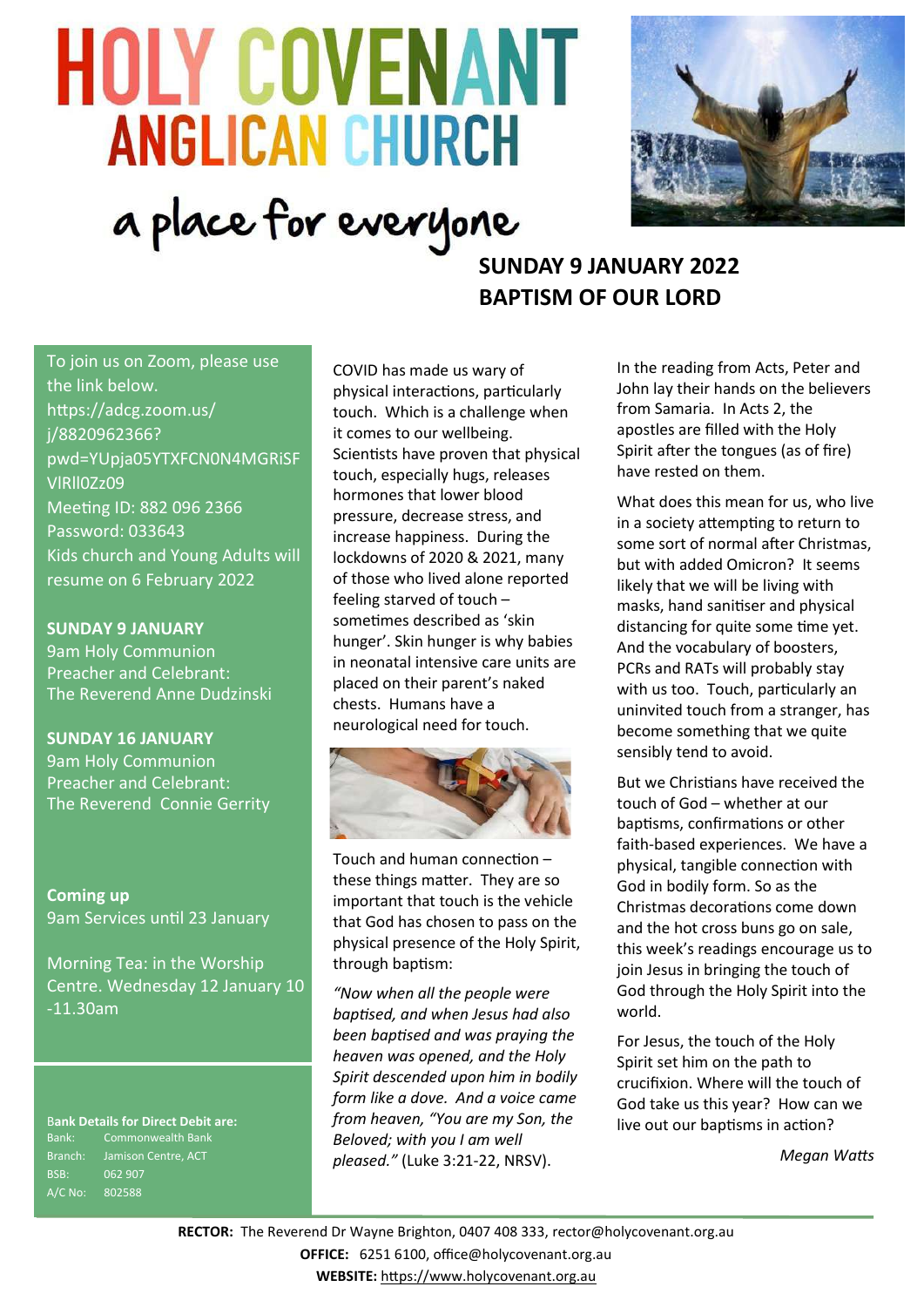

Wow what a year! It seemed like Christmas

just jumped out of nowhere. Many of the families that came into SJC in December said that they are really feeling the stress of COVID. After experiencing much of the year in lock down, it doesn't feel like an ordinary December.

The Christmas Present Room was very busy and closed on Wednesday 22 December. Presents just keep coming in from the generosity of our wonderful Canberra community. The Christmas Present room was open for 23 days and approximately 550 families came seeking gifts and hampers depending on their needs.

Before the Present Room closed, a young single parent with her four children attended the Centre in need of a Christmas hamper, a few gifts, some groceries, and support with her utility bill.

We spoke for some time, and she explained that things had been tough for her family with a recent relationship breakdown and with lockdown. She had to make a choice either to buy food or have the internet on so her children could attend school remotely. She tried to do both but found this to be impossible and was only a matter of days away from having the internet disconnected.

The SJC Team were able to emotionally support her and provide her with clothing, food, Christmas presents and a hamper and support with the internet bill. We also arranged for her to pop back into the Centre in the New Year to spend some time planning for 2022 in the hope that it will be a little smoother for her.

Our Emergency Relief Centre re-opened on Tuesday 4th January 2022. Over the coming months, the focus will shift towards ensuring our shelves are well stocked following the Christmas break.

The following items would significantly help:

Tinned fruit Pasta sauce Jam Powdered milk Tomato sauce Deodorants Oil 500ml 1litre Chicken stock Honey Tinned vegetables, (peas & corn, beans)

Snacks for School Lunches (Small Fruit Packs etc.) please no muesli bars

# **Safe Ministry Training**

As part of our church's commitment to help people to thrive, many of our volunteers are required to undertake safe ministry training. The Diocese has responded to feedback and developed a general workshop and another specific to children and youth ministry.

**Safe Ministry Essentials (Level 1)** is a two hour (approximately) workshop for all clergy and church workers to develop awareness of the Diocesan Safe Ministry policy, protocols, procedures and practices. The training includes biblical foundations, healthy team ministry, screening, boundaries, code of conduct, duty of care, responding to concerns and selfcare as church workers. This training costs \$20.

**Safe Ministry with Children and Young People (Level 2)** is a further two hour (approximately) workshop for all clergy and church workers that work with children and youth to develop awareness of Child Safety. The training includes empowering children, identifying and responding to concerns (risk of harm), reducing the risks of child abuse, and caring for all parties. This training costs \$15.

The **Refresher** provides an overview and update of information covered in the three years since Safe Ministry Training was last completed. The Refresher costs \$15.

The next face to face training sessions coming up where the new course content will be used will be at St Matthew's Wanniassa (5 Laurens Street, Wanniassa ACT):

- Refresher course Thursday 27 January 2022 6:30pm to around 8:45pm
- Levels 1 and  $2 -$  Saturday 29 January 2022 9:30 to around  $3:30 -$  with Level 1 before the lunch break.

Registration forms are available from the Parish Office.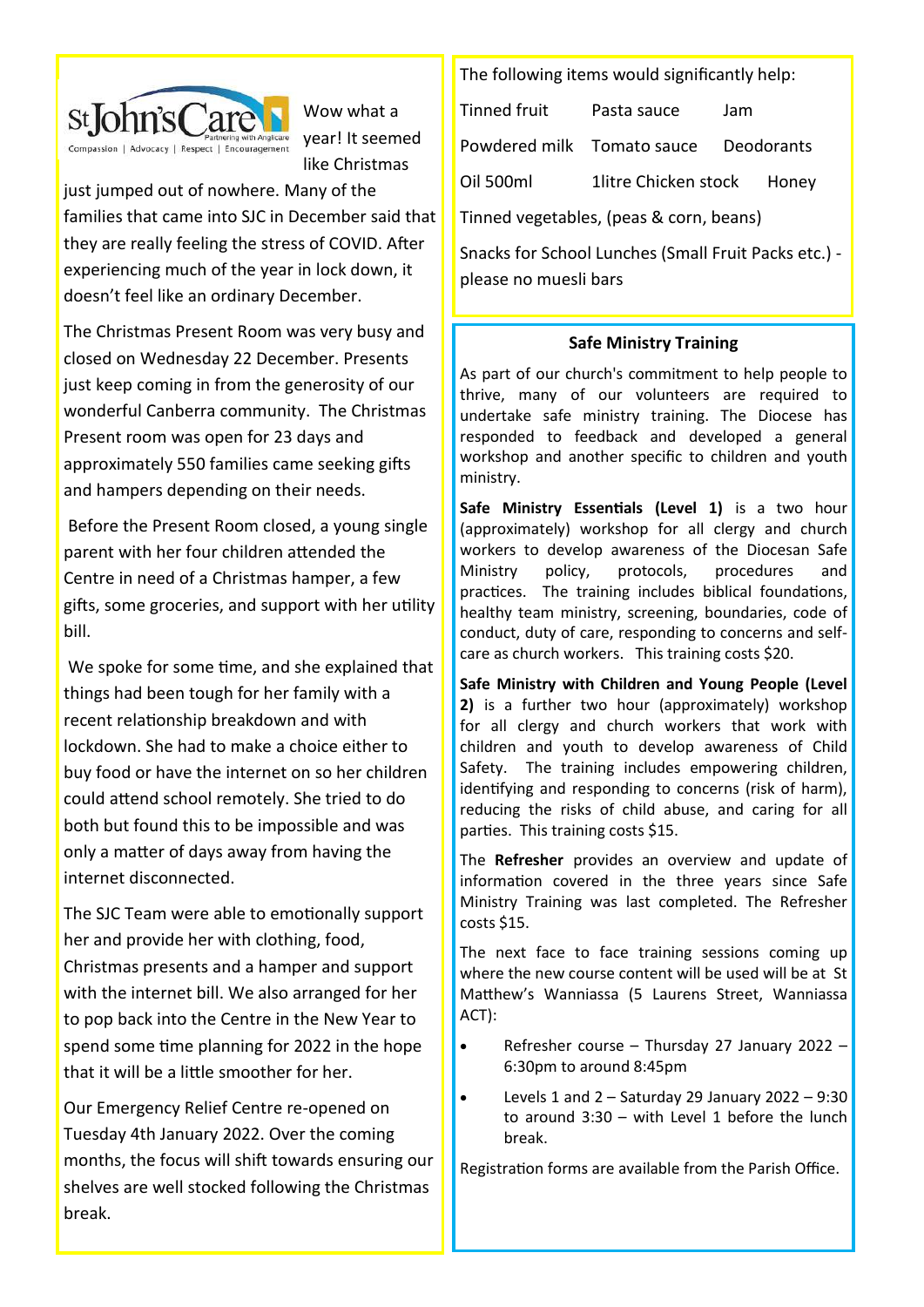## **And the Silence is Itself**

*Declare your steadfast love in the morning.* 

#### *Psalm 92:2*

Sometime we can sit so still and quiet as if a bird has landed on our head and our whole being is focused on the moment. Pre-dawn is always such a lovely time with silence, stillness and presence. I was reading a saying by Thomas Merton which said: "This flower, this moment, this silence – the Lord is here. Best because the flower is itself, and the silence is itself and I am myself."

May the Lord of Peace Himself give you peace at all times and in all ways.

Anne, servant of the Lord.

[https://comewalkwithme](https://comewalkwithme-reflections.blogspot.com)[reflections.blogspot.com](https://comewalkwithme-reflections.blogspot.com)



Still, quiet, peace.



#### **Want to be more effective at Pastoral Care?**

Is your New Year's Resolution to try something new? Maybe it's to get more involved in the community? Then why not combine both by enrolling in a Clinical Pastoral Education (CPE) Introductory Course. This 5 day course is a great way to get a feel for pastoral and spiritual care and includes topics such as: What is Pastoral/ Spiritual Care; empathy, grief and loss, spiritual reflection and self-care. It runs on 5 Wednesdays from Mar 2 to Mar 30, 9-5pm in Queanbeyan and costs \$400. It is followed by a longer CPE unit for those interested in more in-depth training in spiritual care. Enrolments close soon. Please contact Susanne Schmidt for enrolment on 0431 243 486 or at [susannecpe@gmail.com](mailto:susannecpe@gmail.com)

# **Anglican Board of Mission Project Update**

In 2021, after much consultation, the Diocese of North Queensland Synod set out a new structure to give greater authority to Aboriginal and Torres Strait Islander ministries in North Queensland.

Two new autonomous councils have been created: the Meriba Maygi Zageth Anglican Council for Torres Strait Islander ministry, and the North Queensland Aboriginal Anglican Ministry Council.

Most of the congregations in the Diocese of North Queensland rely on non-stipendiary ministry. The new ministry councils provide a structure of the aspirations of Aboriginal and Torres Strait Islander Anglicans to be expressed. However, the Diocese faces severe financial challenges and has called upon the national church to do more to enable ministry and mission in the Torres Strait Islands and the Cape York Peninsula.

This Anglican Board of Mission (ABM) project helps to support a part-time Ministry Development Officer for the Cape York Peninsula and other priority Aboriginal and Torres Strait Islander mission in the Diocese of North Queensland.

ABM hopes to raise \$25,000 for this project in 2022.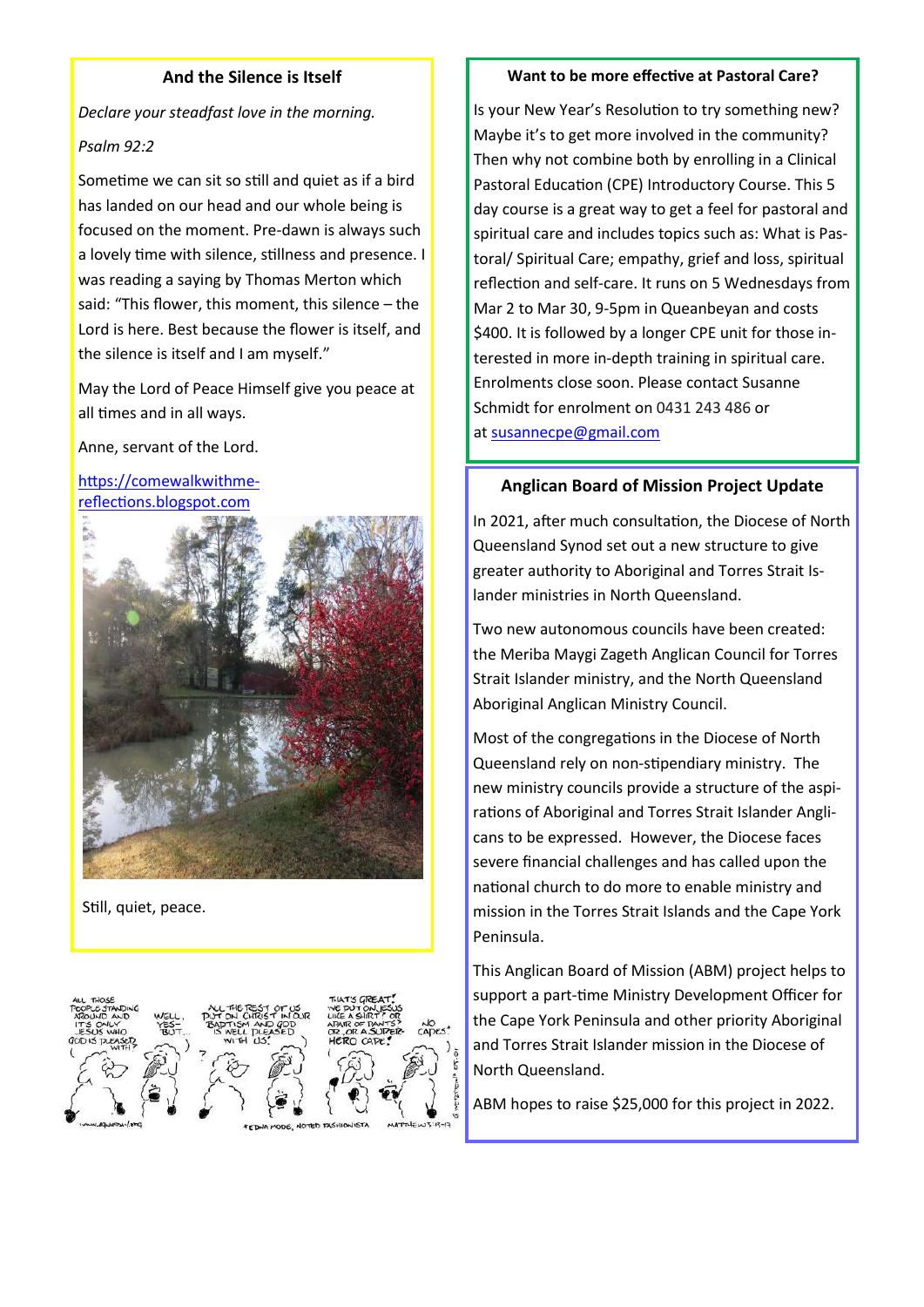## **Dog Library?**

We had a street library during the last COVID lockdown. Should we add an alternative for the neighbourhood doggos?



Anglican Board of Mission works with Anglican Church partners to develop and provide for the spiritual, social and material needs of people, both overseas and within Aboriginal and Torres Strait Islander communities in Australia. ABM helps the Anglican Church and the wider community realise and respond to the call for everyone to be a part of God's mission.

Please see the noticeboard for a thank you card from ABM for our support in 2021.

## **Missing!**

Has anyone seen Megan's cup? It was here when we closed the office before Christmas, but not here when we returned in the New Year.



**Thanks from the Trigge Family**

Louisa & Kael's wedding happened at Holy Covenant on Monday 3 January. Please see the noticeboard for the message of thanks from the family.